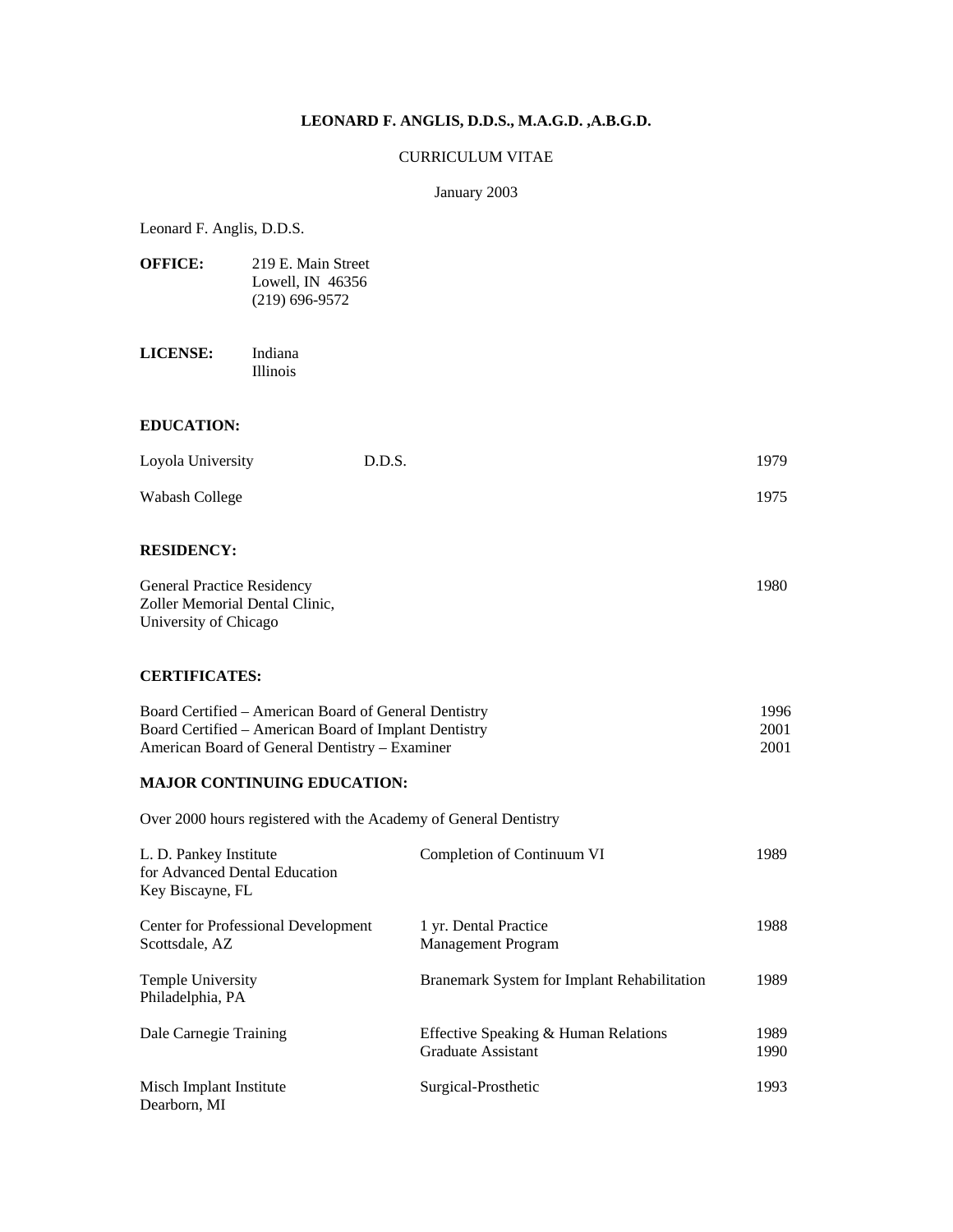# **CAREER SUMMARY:**

| Private Practice                                                                          | 219 E. Main Street<br>Lowell, IN 46356            | 1980-present   |
|-------------------------------------------------------------------------------------------|---------------------------------------------------|----------------|
| St. Margaret-Mercy Hospital<br>Dyer, IN                                                   | <b>Courtesy Staff</b>                             | 1994-present   |
| Michael Reese Hospital<br>Chicago, IL                                                     | <b>Associate Attending Staff</b>                  | 1993-present   |
| University of Chicago                                                                     | <b>Attending Staff</b>                            | 1987           |
| St. Anthony's Hospital<br>Crown Point, IN                                                 | <b>Active Staff</b>                               | 1980-1985      |
| <b>TEACHING:</b>                                                                          |                                                   |                |
| L. D. Pankey Institute<br>Key Biscayne, FL                                                | <b>Teaching Assistant</b>                         | 1991-present   |
| Dale Carnegie Courses<br>Merrillville, IN                                                 | <b>Teaching Assistant</b>                         | 1990-present   |
| Michael Reese Medical Center<br>Chicago, IL                                               | <b>Instructor – General Practice</b><br>Residency | 1993-1997      |
| <b>Implant Dentistry Study Club</b>                                                       | Primary Presenter                                 | 1993-1997      |
| PRESENTATIONS:<br>1 <sup>st</sup> District AGD<br>All Day Seminar - "Implant Restoration" |                                                   | February 2002  |
| <b>Connecticut Study Club</b><br>All Day Seminar - "Implant Restoration"                  |                                                   | March 2002     |
| L.D. Pankey Institute C VI<br>All Day Seminar - "Implant Restoration"                     |                                                   | April 2002     |
| 1 <sup>st</sup> District AGD<br>All Day Seminar - "Implant Restoration"                   |                                                   | October 2002   |
| L. D. Pankey Institute Alumni Meeting                                                     |                                                   | October 2000   |
| Northwest Indiana Dental Society<br>Table Clinic - "Surgical Stent Fabrication"           |                                                   | January 1999   |
| L. D. Pankey Institute<br>Presentation - "Implant Prosthodontics"                         |                                                   | October 1998   |
| LaPorte County Dental Society<br>Presentation "Implant Treatment"                         |                                                   | September 1998 |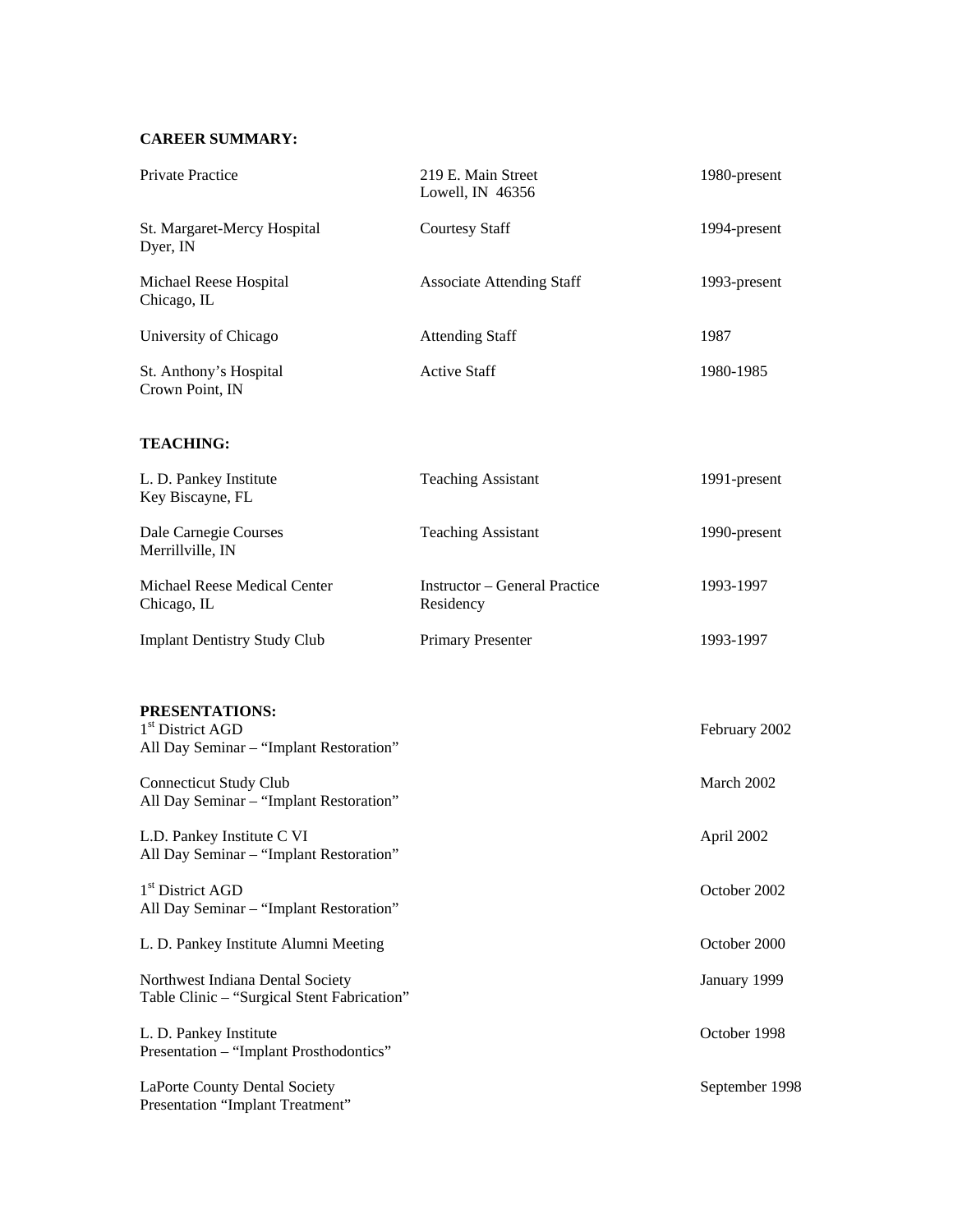| <b>Indiana Dental Society</b><br>1/2 day Workshop - "Intra-oral Photography"            | May 1997       |
|-----------------------------------------------------------------------------------------|----------------|
| Chicago Dental Society<br>Table Clinic - "Post-Resection Implant Treatment"             | February 1997  |
| Northwest Indiana Dental Society<br>Table Clinic - "Complex Implant Treatment"          | January 1997   |
| <b>Implant Study Club</b><br>Presentation - "Implant Restorative Update"                | January 1997   |
| <b>Implant Study Club</b><br>Live Demonstration - "Implant Placement Surgery"           | October 1996   |
| <b>Implant Study Club</b><br>Presentation - "Implant Treatment Planning"                | September 1996 |
| <b>Implant Study Club</b><br>Presentation - "Fee Determination"                         | March 1996     |
| Chicago Mid-Winter Meeting<br>Table Clinic - "Cemented Implant Restorations"            | February 1996  |
| <b>Implant Study Club</b><br>Presentation - "Advanced Treatment Planning"               | February 1996  |
| <b>Implant Study Club</b><br>Presentation - "Treatment Presentations"                   | January 1996   |
| Porter County Dental Society<br>Presentation - "Cemented Implant Restorations"          | January 1996   |
| <b>Implant Study Club</b><br>Presentation - "Force Considerations in Implant Dentistry" | November 1995  |
| <b>Implant Study Club</b><br>Presentation - "Cemented Implant Restorations"             | October 1995   |
| Chicago Area AGD<br>All Day Seminar - "Optimum Dentistry"                               | September 1995 |
| Southlake Study Club<br>Presentation - "Prosthetically Directed Implant Treatment"      | May 1995       |
| Berwyn, IL Study Club<br>Presentation - "Demystifying Complex Treatment Planning"       | May 1995       |
| St. Margaret-Mercy Hospital - Northlake<br>Lecture - "Dental Phobia"                    | April 1995     |
| <b>Implant Study Club</b><br>Presentation - "Force Factors in Implant Dentistry"        | February 1995  |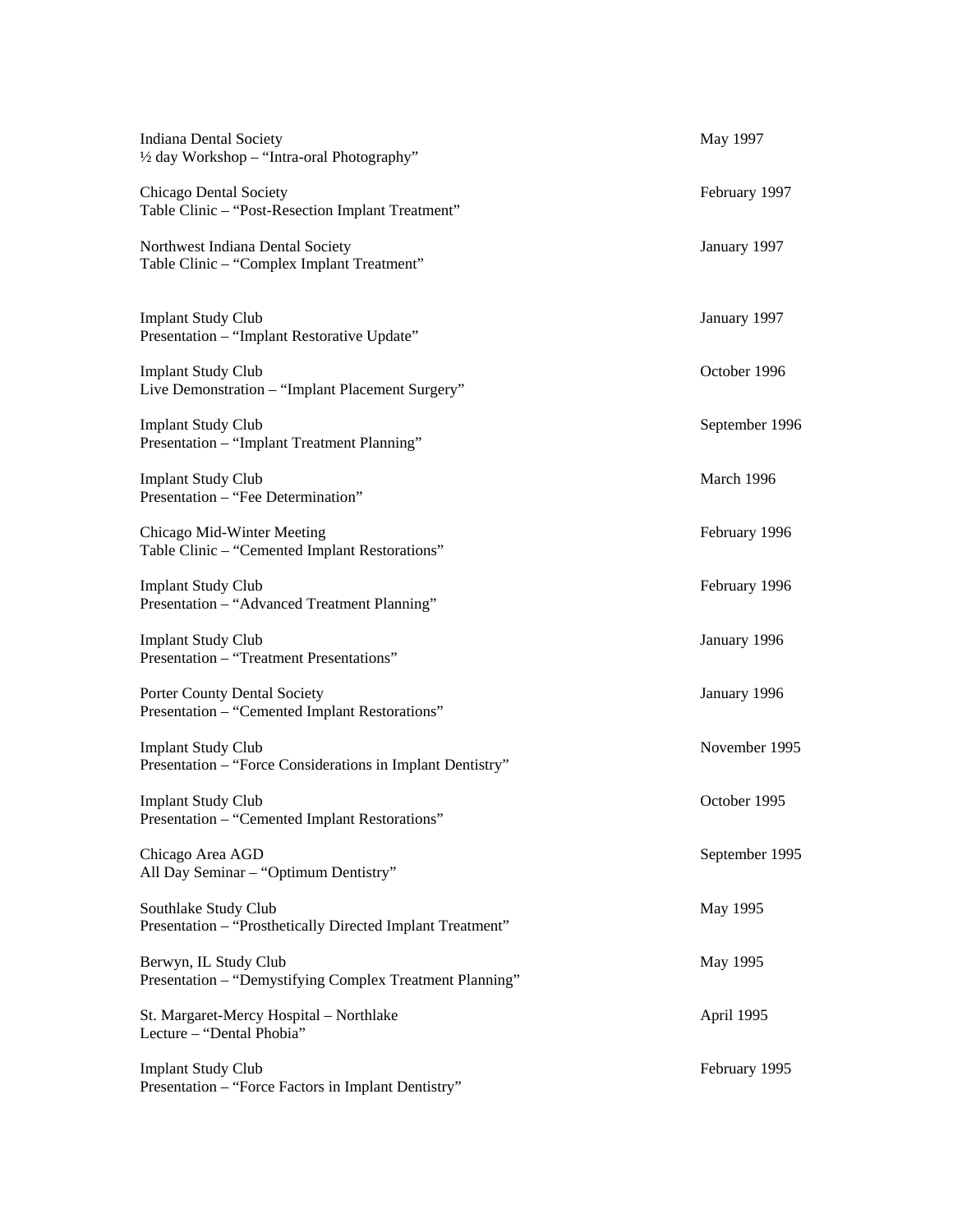| Chicago Dental Society Mid-Winter Meeting<br>Table Clinic - "Complex Implant Prosthetics"                              | February 1995    |
|------------------------------------------------------------------------------------------------------------------------|------------------|
| Indiana University Northwest Combined Dental Assisting & Hygiene Classes<br>Presentation - "Restorative Dentistry"     | February 1995    |
| Southlake Dental Study Club<br>Presentation - "Complex Treatment Planning"                                             | January 1995     |
| <b>Implant Study Club</b><br>Presentation - "Implant Abutment for Cement"                                              | January 1995     |
| Southlake Dental Study Club<br>Presentation - "Restorative-Implant Dentistry"                                          | October 1994     |
| <b>Implant Study Club</b><br>Presentation - "Plateform & Subperiosteal Implants"                                       | September 1994   |
| Southlake Dental Study Club<br>Presentation - "Restorative-Implant Dentistry"                                          | September 1994   |
| Michael Reese Hospital Dental Residents<br>All Day Presentation - "Comprehensive Restorative Dentistry"                | <b>July 1994</b> |
| Will Co., IL Dental Society<br>Presentation - "Intra-Oral Photography"                                                 | April 1994       |
| Indiana University - NW - Combined Dental Assisting & Dental Hygiene Classes<br>Presentation - "Restorative Dentistry" | April 1994       |
| Michigan City, IN Implant Study Club<br>Presentation - "Subperiosteal Implant"                                         | April 1994       |
| <b>Implant Study Club</b><br>Presentation - "Abutment for Cement"                                                      | March 1994       |
| <b>Implant Study Club</b><br>Presentation - "Complete Implant Treatment Plan"                                          | February 1994    |
| Chicago Dental Society Mid-Winter Meeting<br>Table Clinic - "Splint Bar Partial Denture"                               | February 1994    |
| <b>Implant Study Club</b><br>Presentation - "Sinus Lift Augmentation"<br>Presentation - "Care of Dental Implants"      | January 1994     |
| Michael Reese Hospital Dental Resident Class<br>All Day Presentation - "Comprehensive Restorative Dentistry"           | January 1994     |
| Northwest Indiana Dental Society<br>Table Clinic - "Implants - Abutment for Cement"                                    | January 1994     |
| <b>Implant Study Club</b><br>Presentation - Surgery Stage I & II"                                                      | November 1993    |
| Porter Co. Dental Society<br>Presentation - "Getting Patients to Say Yes"                                              | October 1993     |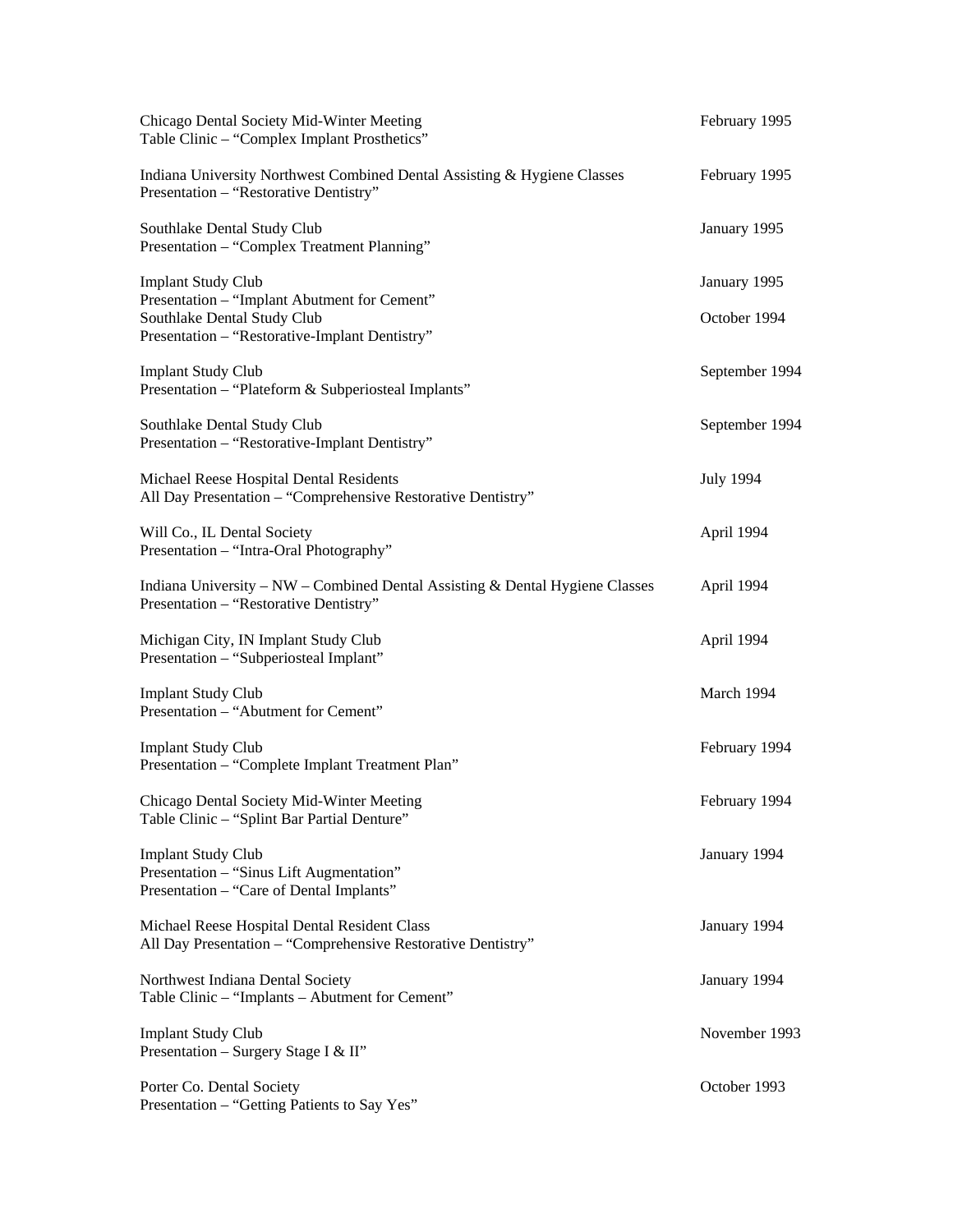| <b>Implant Study Club</b><br>Presentation - "Restorative Options IV"                                                          | October 1993     |
|-------------------------------------------------------------------------------------------------------------------------------|------------------|
| LaPorte Co. Dental Society<br>Presentation - "Sinus Lift Augmentation"                                                        | September 1993   |
| <b>Implant Study Club</b><br>Presentation - "Restorative Options III"                                                         | September 1993   |
| <b>Implant Study Club</b><br>Presentation - "Restorative Options II"<br>Presentation - "Restorative Options I"                | August 1993      |
| <b>Implant Study Club</b><br>Presentation - "Bone Classification & Healing"<br>Presentation - "Overview of Implant Dentistry" | <b>July 1993</b> |
| <b>Indiana Dental Association</b><br>Presentation - "Intra-Oral Photography"                                                  | May 1993         |
| Whiteside/Lee Co., IL Dental Society<br>Presentation - "Optimum Dentistry"                                                    | March 1993       |
| Northwest Indiana Dental Society<br>Table Clinic - "Splint Bar Partial"                                                       | January 1993     |
| Indiana University – NW – Combined Dental Hygiene & Dental Assisting Classes<br>Presentation - "Restorative Dentistry"        | January 1993     |
| Northern Illinois AGD, Rockford, IL<br>All Day Seminar - "Optimum Dentistry"                                                  | October 1992     |
| Dental Arts Study Club - Chicago<br>Presentation – "Back to the Basics"                                                       | May 1992         |
| Indiana Dental Association Annual Meeting<br>Table Clinic - "Splint Bar Partial"                                              | April 1992       |
| Will County, IL Dental Society<br>Presentation – "Back to the Basics"                                                         | April 1992       |
| Indiana University – NW – Combined Dental Hygiene & Dental Assisting Classes<br>Presentation - "Restorative Dentistry"        | February 1992    |
| Illinois Association of Women Dentists<br>Presentation - "Optimum Dentistry"                                                  | September 1991   |
| Porter County Dental Society<br>Presentation - "Optimum Dentistry"                                                            | March 1991       |
| Northwest Indiana Dental Hygiene Association<br>Lecture - "Intra-oral Photography"                                            | October 1990     |
| <b>Lowell Rotary</b>                                                                                                          | October 1990     |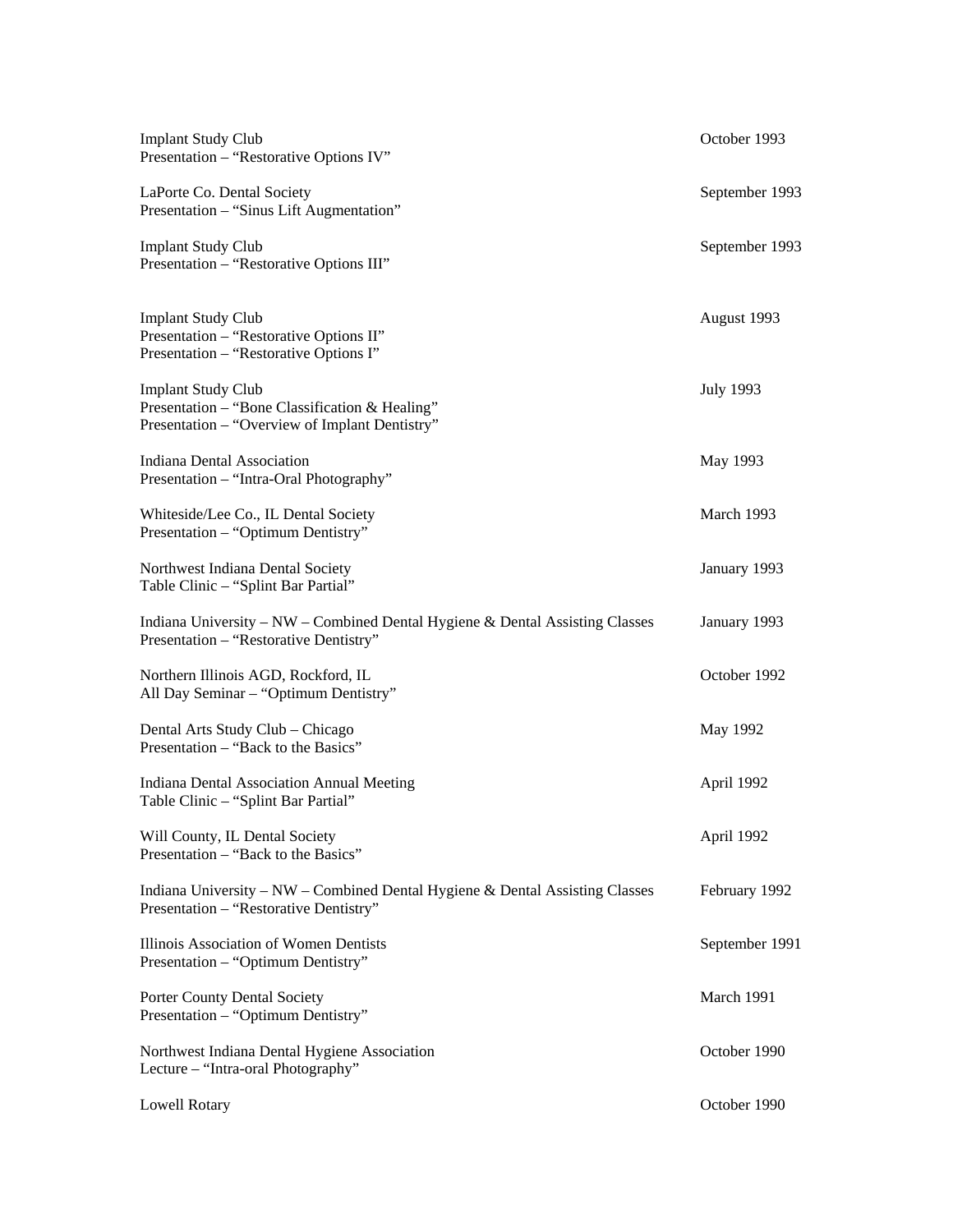| Presentation - "Today's Dentistry"                                                                                                                                                                                         |               |
|----------------------------------------------------------------------------------------------------------------------------------------------------------------------------------------------------------------------------|---------------|
| Wheatfield, IN Senior Citizen's Group<br>Presentation - "Today's Dentistry"                                                                                                                                                | October 1990  |
| L. D. Pankey Institute<br>Lecture - "Personal Journey Through Dentistry"                                                                                                                                                   | April 1990    |
| Lowell High School<br>Lecture – "Dentistry as a Career"                                                                                                                                                                    | March 1990    |
| Chicago Channel 2 News<br>Interview with Phil Ponce on the fluoride content in the Lowell water supply                                                                                                                     | February 1990 |
| Northwest Indiana Dental Hygiene Association<br>Lecture - "Reconstructive Dentistry"                                                                                                                                       | January 1990  |
| Ohio Academy of General Dentistry<br>Multidiscipline Case Presentation - Patient requires orthodontics,<br>Orthognathic surgery, periodontal surgery, implant placement, and<br>full mouth crown and bridge reconstruction | April 1989    |
| Center for Professional Development<br>Presentation - "Effects of Proper Office Management"                                                                                                                                | October 1989  |
| L. D. Pankey Institute<br>Case Presentation on Full Mouth Reconstruction                                                                                                                                                   | November 1988 |
| L. D. Pankey Institute<br>Presentation                                                                                                                                                                                     | May 1987      |
| Chicago Dental Society<br>Table Clinic - "Practical Potpourri of Day to Day Useful Techniques"                                                                                                                             | February 1985 |
| Ohio State University - Lima Technical College School of Hygiene<br>Lecture - "Pathology Associated with the Head & Neck"                                                                                                  | 1982          |
| <b>Ohio Dental Association</b><br>Table Clinic - "Practical Potpourri of Day to Day Useful Techniques"                                                                                                                     | October 1982  |
| Boy Scouts of America Explorer Post<br>Various Lectures & Presentations associated with careers in dentistry                                                                                                               | 1981 & 1982   |
| Ohio State University - Lima Technical College School of Hygiene<br>Lecture - "Complete Oral & Facial Exam"                                                                                                                | 1981          |
| Chicago Dental Society<br>Table Clinc - "Practical Potpourri of Day to Day Useful Techniques"                                                                                                                              | October 1981  |
| <b>Ohio Dental Association</b><br>Table Clinic - "Provisional Partial Denture"                                                                                                                                             | October 1981  |
| <b>Indiana Dental Association</b><br>Table Clinic - "Provisional Partial Denture"                                                                                                                                          | May 1981      |
| Chicago Dental Society                                                                                                                                                                                                     | February 1981 |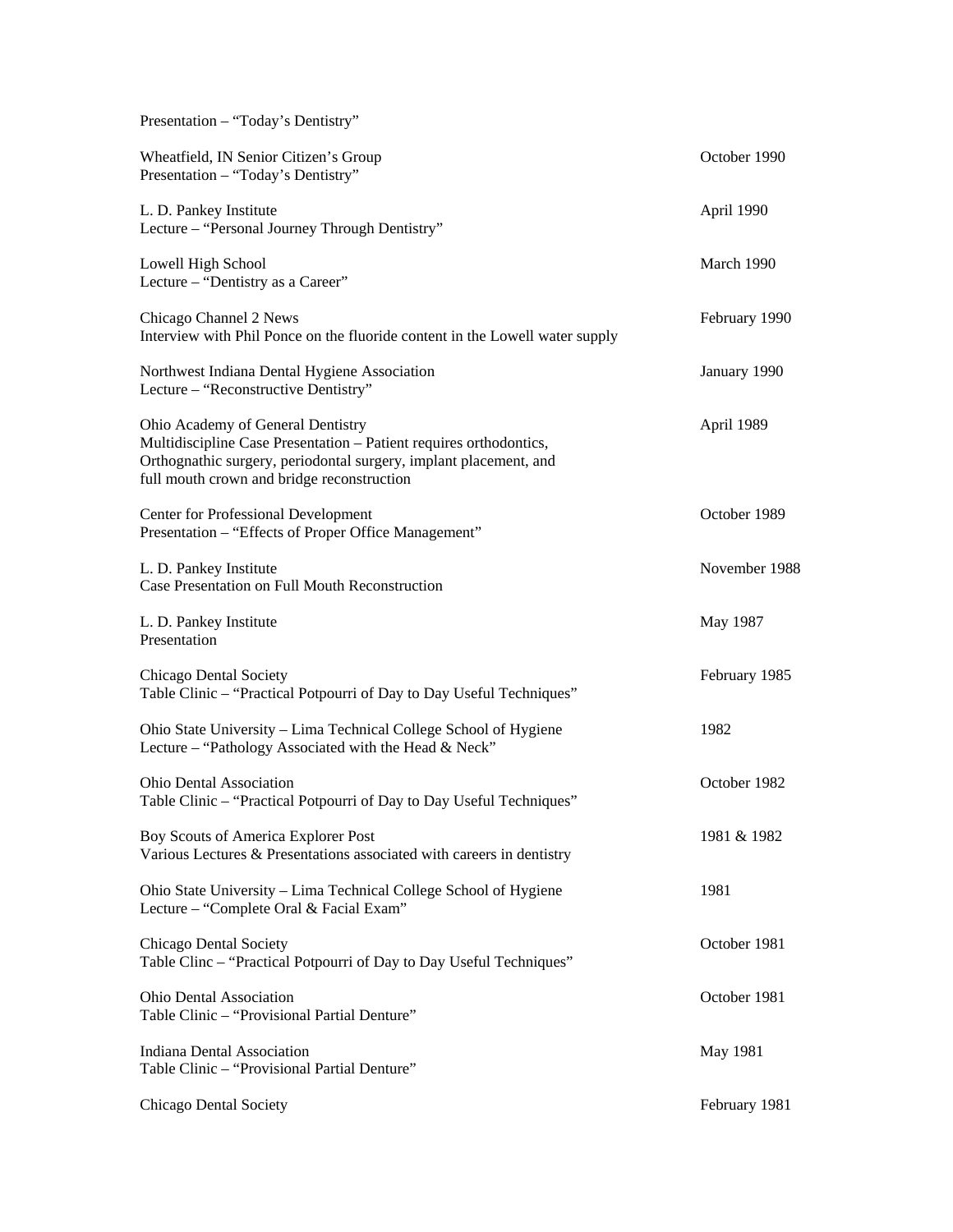Table Clinic – "Provisional Partial Denture"

Lowell High School March 1980 Lecture – "Dentistry as a Career"

Chicago Dental Society **February 1980** February 1980 Table Clinic – "Comparison of Techniques for Mandibular Nerve Anesthesia"

# **PUBLICATIONS:**  Anglis, L. F. "My North Star" Fall 2002 PankeyGram Anglis, L. F. "Implant reconstruction of a surgical defect" May \_ June 2001 <br>AGD Journal Anglis, L.F. "Comprehensive Treatment Planning involving implant reconstruction" Jan-Feb 2000 AGD Journal Anglis, L. F. "Maestro Raise your Baton" April 2001 PankeyGram Anglis, L. F. " Crown Removal Technique" Winter 2000-2001 Journal of the IDA Anglis, L. F. "Vapors of Time" Winter 2000 PankeyGram Anglis, L. F. "Phenomenon" May 1999 PankeyGram Anglis L. F. "Effective use of the ortho-panoramic radiograph during the doctor-patient Conference" Sept-October 1999 AGD Journal Anglis, L. F. "Metal Reinforced Provisional Restorations" Summer 1999 Journal of the IDA Anglis, L. F. "To Place Provisionals or Not – That is the Question?" March-April 1999 AGD Journal Anglis, L. F. "Indirect Implant Provisionalization Test, Esthetics, and Comfort" Winter 1998-1999 Journal of the IDA Anglis, L. F. "Cemented Implant Restorations" Fall 1998 **Illinois Dental Journal** Anglis, L. F. "Hurricane Andrew" July 1998 Pankeygram Anglis, L. F. "The Benefits of Continued Education" (Editorial) May 1998 **AGD** Impact Anglis, L. F. "Wise Old Owl"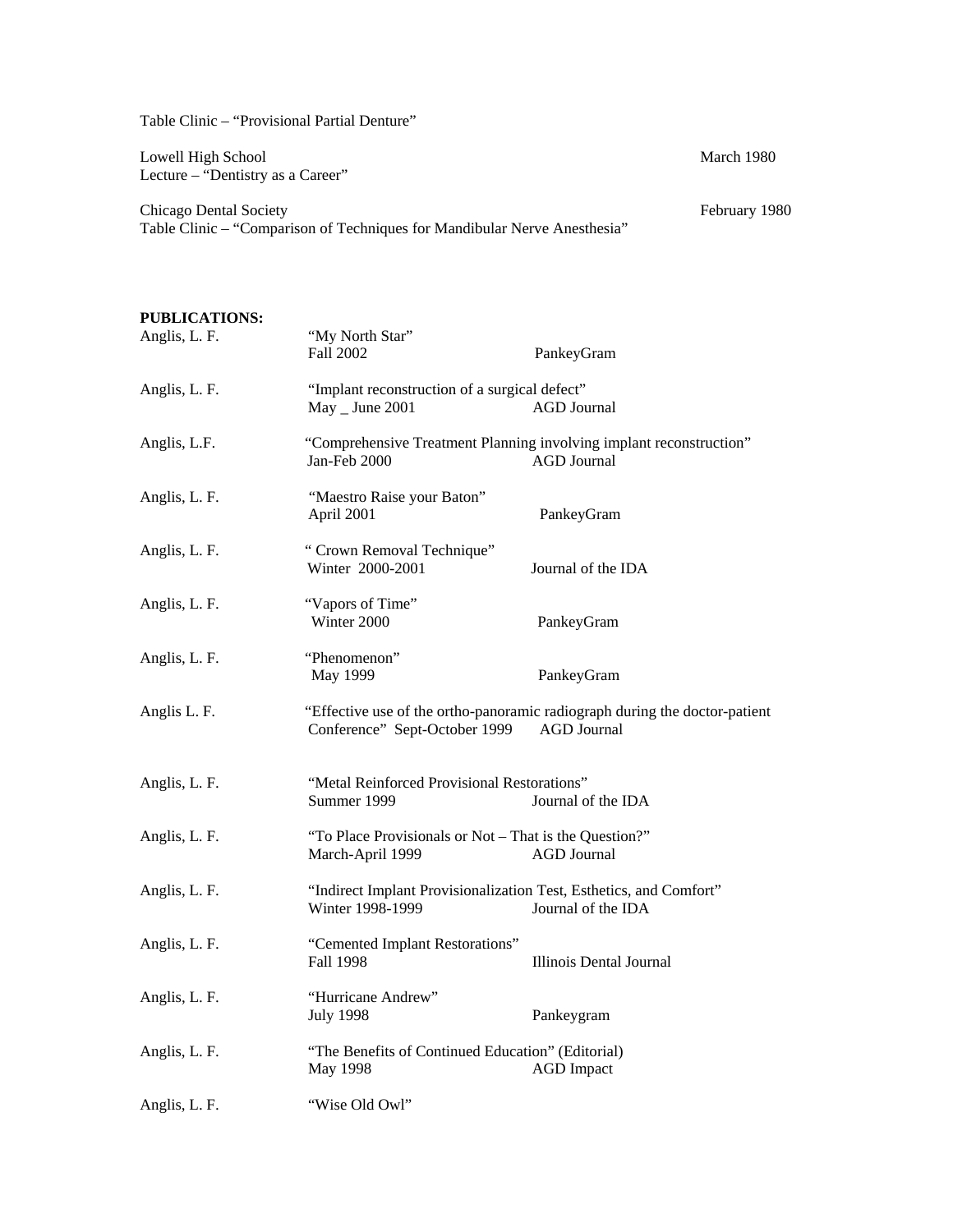|                               | April 1998                                                             | Panekygram                      |
|-------------------------------|------------------------------------------------------------------------|---------------------------------|
| Anglis, L. F.                 | Self Assessment Exam - Applied Anatomy<br>April 1998                   | <b>AGD</b> Journal              |
| Anglis, L. F.                 | "The Pen is Mightier than the Sword" (Education Report)<br>April 1998  | L. D. Pankey Institute          |
| Anglis, L. F.                 | "Who Are You?" (Education Report)<br>December 1997                     | L. D. Pankey Institute          |
| Anglis, L. F.                 | Self Assessment Exam - Applied Anatomy II<br>November/December 1997    | <b>AGD</b> Journal              |
| Anglis, L. F.                 | "Hit the Bullseye"<br>Winter 1998                                      | Pankeygram                      |
| Anglis, L. F.                 | Self Assessment Exam - Applied Anatomy<br>September/October 1996       | <b>AGD</b> Journal              |
| Anglis, L. F.                 | "Cracking the Marketing Atom"<br>Summer 1996                           | Pankeygram                      |
| Anglis, L. F.                 | Self Assessment Exam - Odontalgia<br>March/April 1996                  | <b>AGD</b> Journal              |
| Anglis, L. F.                 | "I'm Going On Vacation"<br>Spring 1996                                 | Pankeygram                      |
| Anglis, L. F.                 | Self Assessment Exam - Implant Prosthodontics                          | <b>AGD</b> Journal              |
| Anglis, L. F.                 | "Provisionals and Patients Satisfaction"<br>Spring 1995                | Pankeygram                      |
| Anglis, L. F.                 | Self Assessment Exam - Implant Prosthodontics<br>January/February 1995 | <b>AGD</b> Journal              |
| Anglis, L. F. and<br>Fine, L. | "Combined Amalgam and Composite Technique"                             | Journal of Prosthetic Dentistry |
| Anglis, L. F.                 | Self Assessment Exam - Esthetics<br>January/February 1993              | <b>AGD</b> Journal              |
| Anglis, L. F.                 | Self Assessment Exam - Dental Implants<br>January/February 1994        | <b>AGD</b> Journal              |

## **PROFESSIONAL ORGANIZATIONS:**

| International College of Dentists | 1994-present |
|-----------------------------------|--------------|
| Fellow                            | 1994-present |
| Pierre Fauchard Academy           | 1992-present |
| Fellow                            | 1992-present |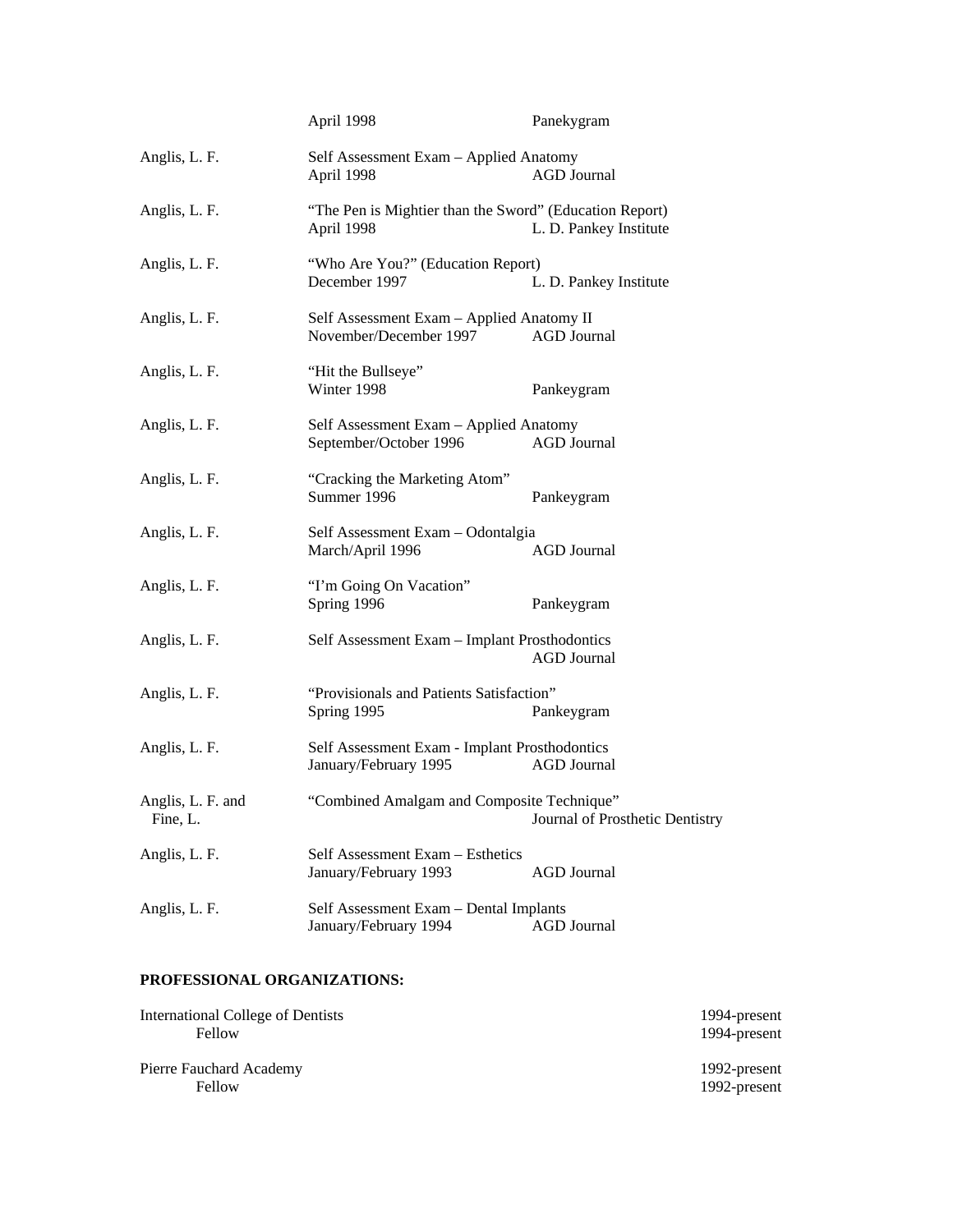| L. D. Pankey Foundation Board of Directors                                                                                                                           | 1991-present                                                                     |
|----------------------------------------------------------------------------------------------------------------------------------------------------------------------|----------------------------------------------------------------------------------|
| American Society of Osseointegration<br>Fellow<br>Diplomate                                                                                                          | 1991-present<br>1993-present<br>1995-present                                     |
| American College of Oral Implantologists                                                                                                                             | 1991-present                                                                     |
| International Congress of Oral Implantologists<br>Fellow<br>Diplomate                                                                                                | 1991-present<br>1993-present<br>1994-present                                     |
| <b>American Equilibration Society</b><br>Knights of Columbus                                                                                                         | 1990-present<br>1990-present                                                     |
| American Academy of Implant Dentistry                                                                                                                                | 1988-present                                                                     |
| L. D. Pankey Alumni Association                                                                                                                                      | 1985-present                                                                     |
| L. D. Pankey Class I - Triple Plus Club                                                                                                                              | 1987-present                                                                     |
| Academy of Reconstruction & Cosmetic Dentistry                                                                                                                       | 1982-present                                                                     |
| American Prosthodontic Society                                                                                                                                       | 1981-present                                                                     |
| Academy of General Dentistry<br>Mastership<br>Fellowship<br>IAGD - Long Range Planning Committee<br>President Elect - 1999<br><b>AGD</b> - Self Assessment Committee | 1980-present<br>1992-present<br>1985-present<br>1991-1999<br>1991-present        |
| Chairman<br><b>AGD Council on Examinations</b><br><b>AGD Council on Examinations</b>                                                                                 | 1997-1999<br>1996-1999<br>2000-present                                           |
| <b>American Dental Association</b><br><b>National Board Examination Committee</b>                                                                                    | 1979-present<br>1996-1998                                                        |
| Indiana Dental Association<br>Alternate Delegate                                                                                                                     | 1980-present<br>1988-present                                                     |
| Northwest Indiana Dental Association<br><b>Board of Directors</b><br>Treasurer<br>Program Chairman<br>Secretary<br>President-Elect                                   | 1980-present<br>1986-present<br>1988-1993<br>1996-1999<br>1999-2000<br>2000-2001 |
| Chicago Dental Society                                                                                                                                               | 1980-present                                                                     |
| Southlake Dental Study Club<br>Secretary-Treasurer                                                                                                                   | 1981-1986<br>1982-1986                                                           |
| Guild of St. Apollonia                                                                                                                                               | 1979-present                                                                     |
| Delta Sigma Delta Dental Fraternity                                                                                                                                  | 1975-present                                                                     |